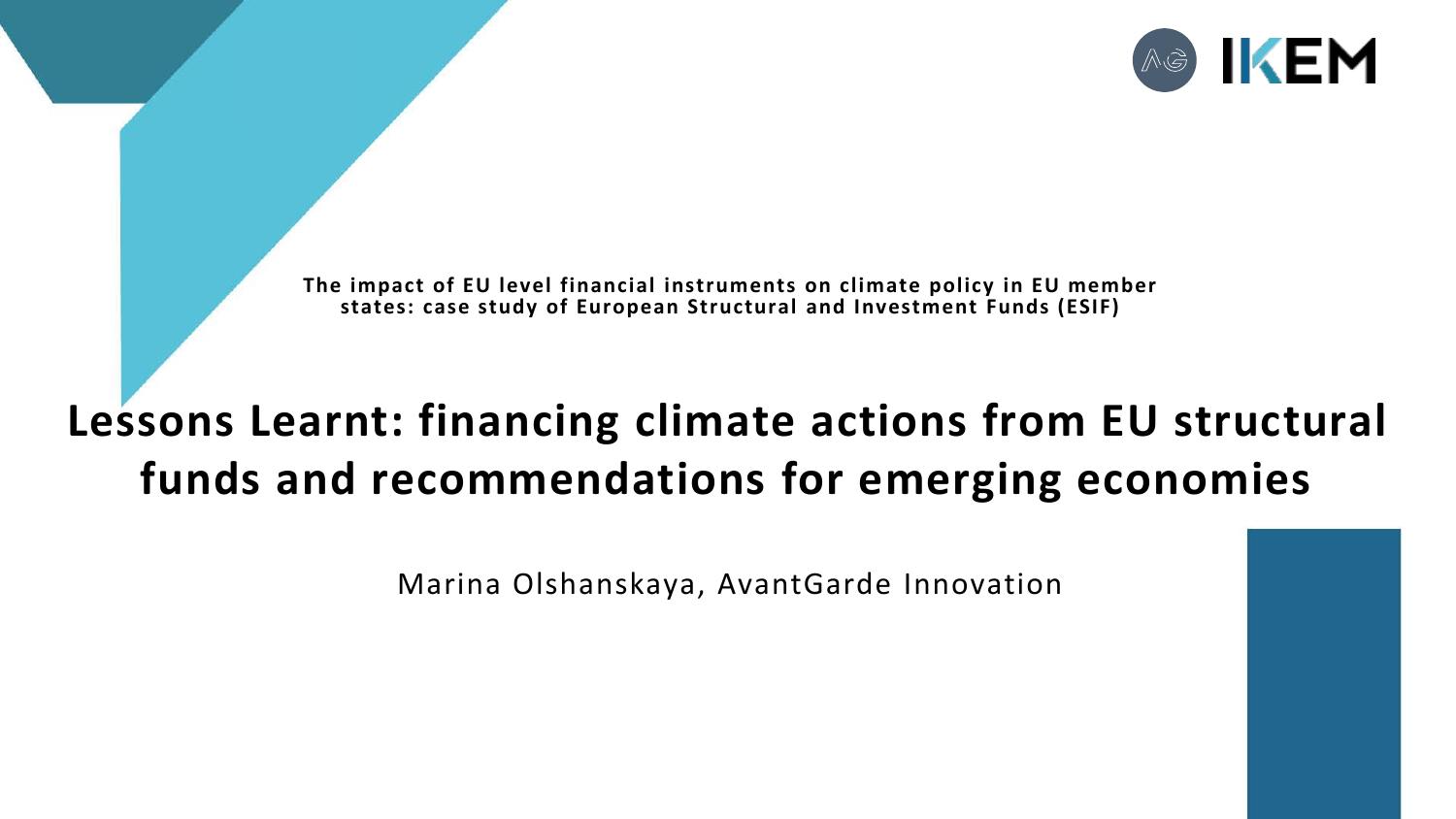Between 2007 and 2020 EU has allocated **EUR 168 billion** from European Infrastructure and Structural Funds (ESIF) for **climaterelated actions** in member states

**What lessons can we learn from this experience?** 

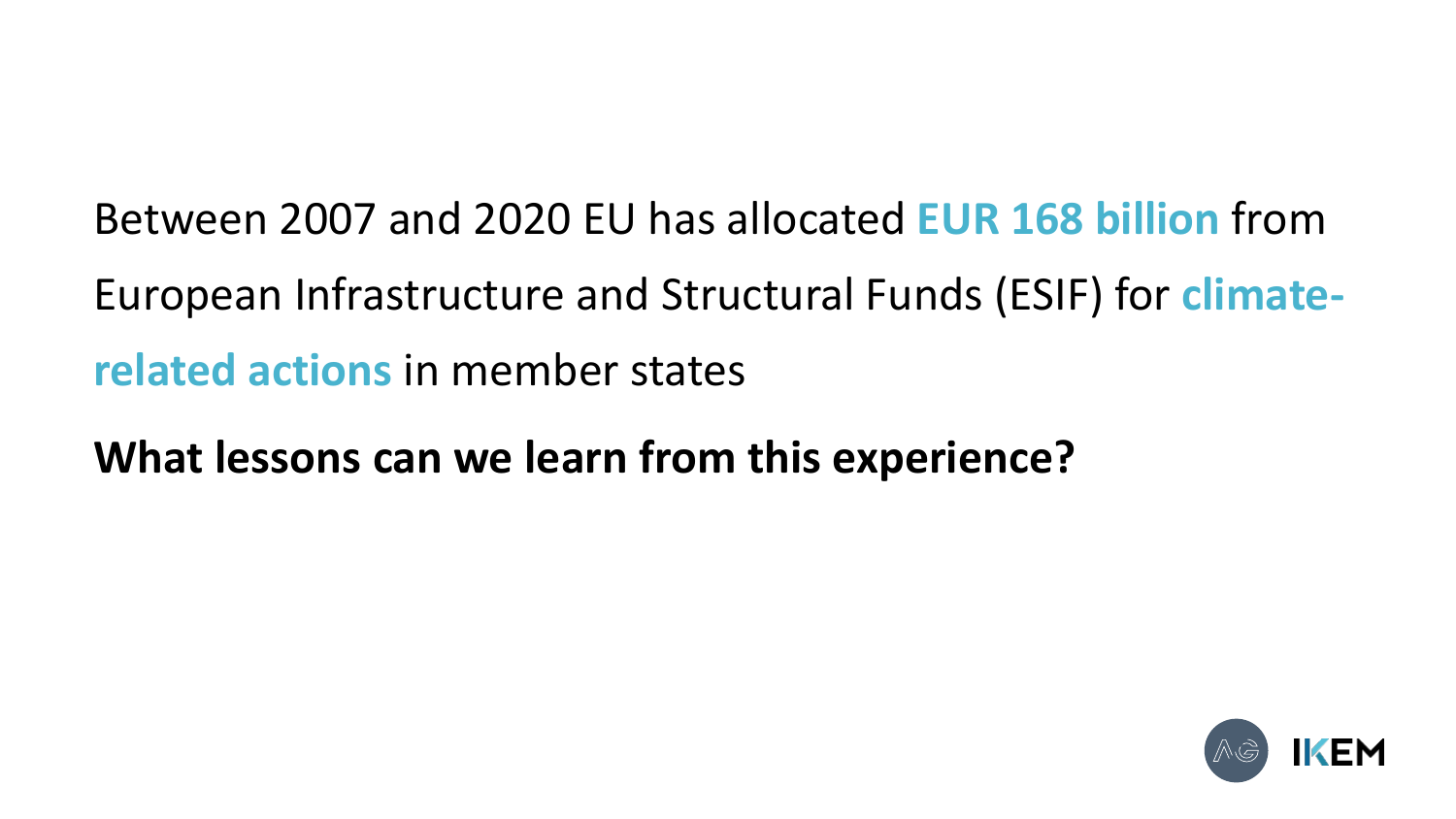### SUCCESS FACTORS

- 1. Sufficient negotiation period and flexibility to define implementation arrangements & negotiate targets and programming priorities – Partnership Agreement (legally-binding document)
- 2. EU-wide climate compact helps raise ambitions of individual MS, but alignment with socio-economic development priorities is even more important
- 3. Focus on low-hanging fruits, proven solutions & business models ready scale-up: energy efficiency in buildings and SMEs
- 4. Long-term planning horizon (7 years versus 1 year under regular budget exercise)
- 5. Leadership from Prime-Minister office level to facilitate consensus building and ensure inter-ministerial coordination

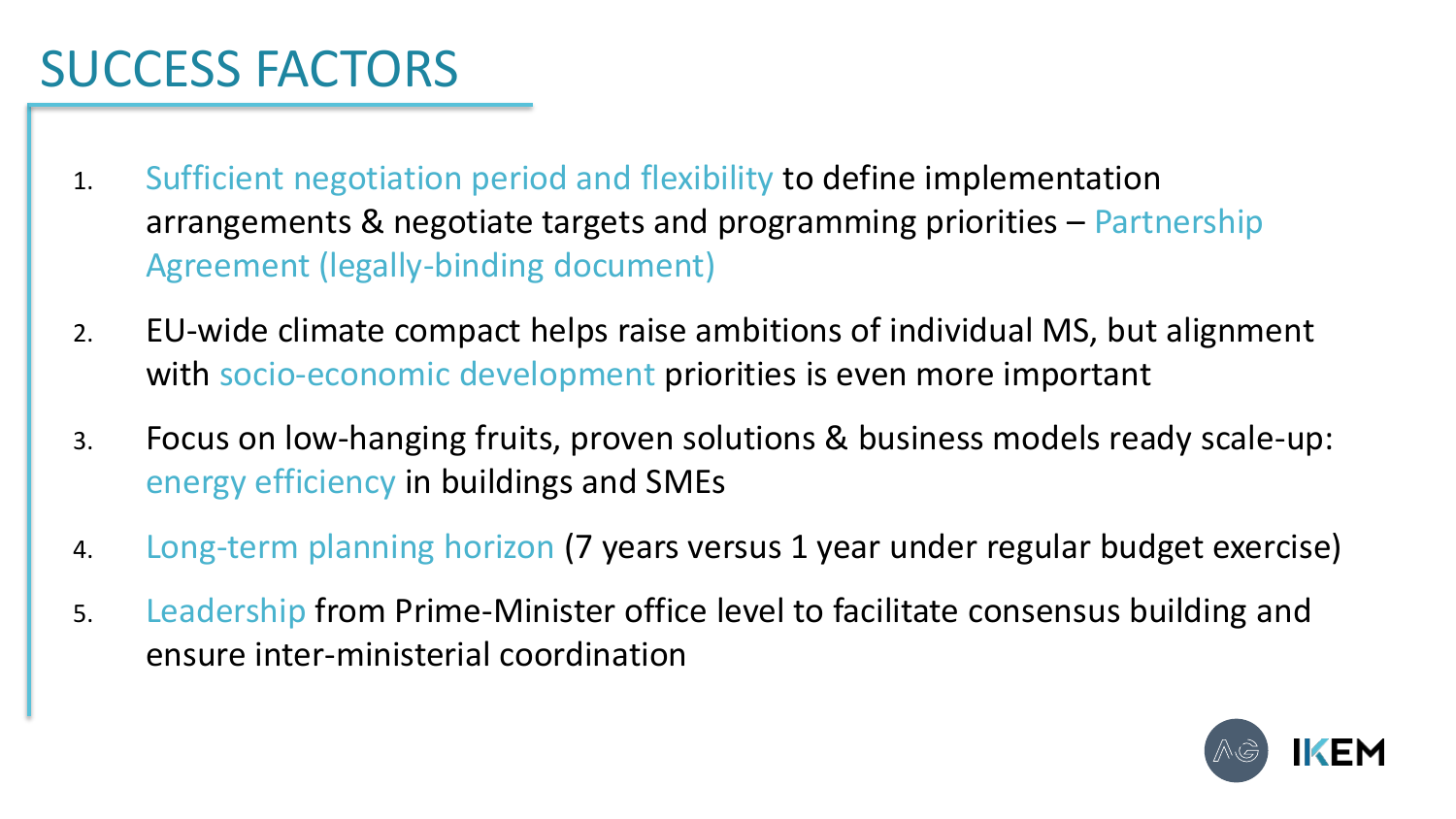#### **CONSTRAINTS**

- EU regulations (e.g. State Aid, public procurement) restrict innovation in climate programming, e.g. with non-grant Financial Instruments;
	- Grant and non-grant projects are not the same
- Lack of effective delivery mechanisms/implementing structures
	- EE in multi-family residential buildings
- Market absorption capacity and private sectors' reluctance to engage:
	- Scale matters for financial sector and suppliers
	- Complexity and bureaucracy associated with public funding also does matter

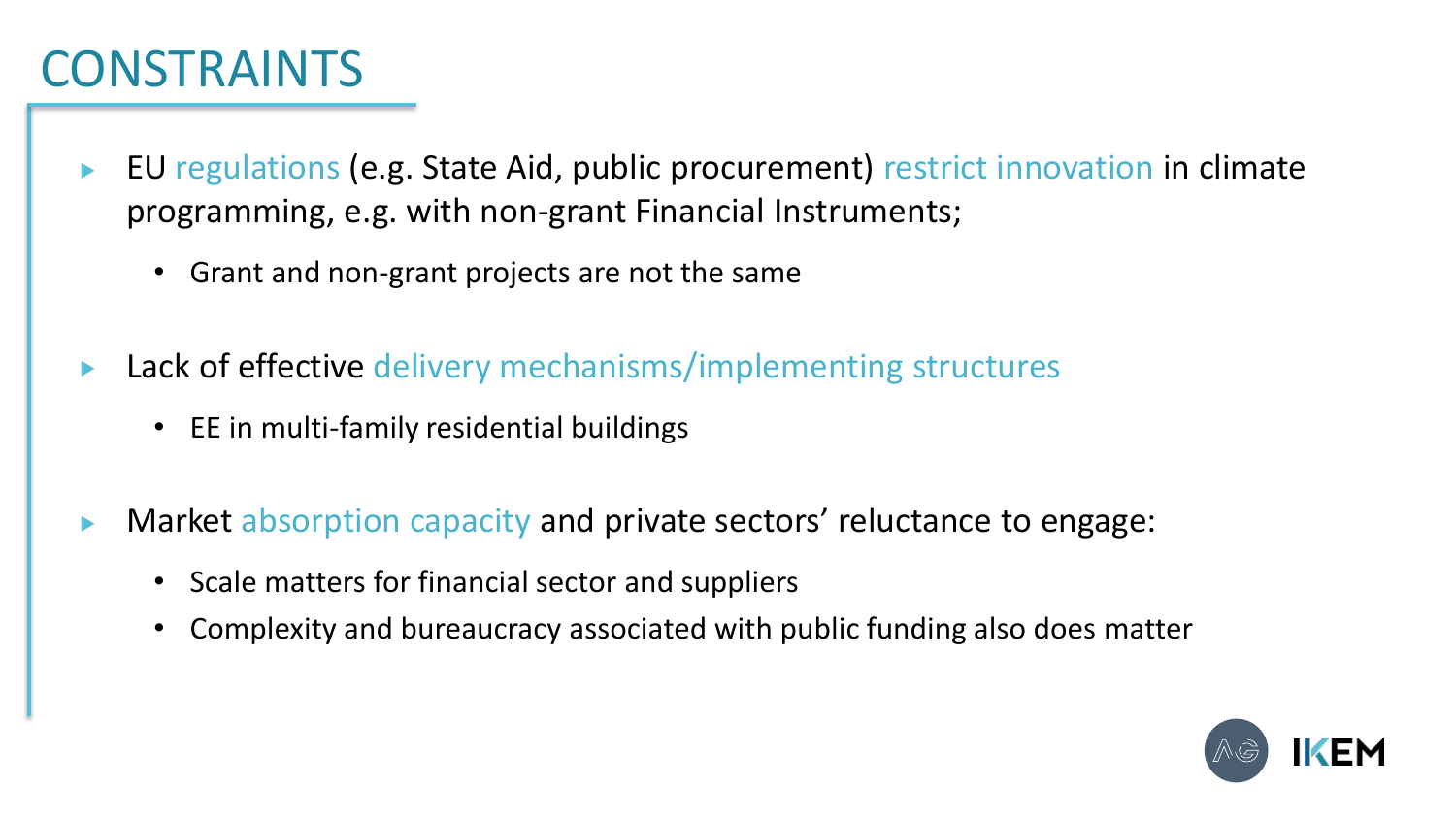# FINANCIAL INSTRUMENTS (FIs)

- FIs take the form of loans, guarantees, equity capital or venture capital ▶
- Investment Plan for Europe encourages use of financial instruments instead of traditional  $\blacktriangleright$ grants in ESIF funding (still at 3-5% of total funding)
- Ex‐ante assessment shall establish evidence of market failures, determine the size of the  $\blacktriangleright$ investment gap (viability gaps or financing gaps) and propose specific financial instruments
- FI design must comply with EU State Aide regulations to determine eligible projects,  $\blacktriangleright$ maximum amount of financing per beneficiary, the terms of financing, and the governance structure
- FI intervention should be limited to the minimum required to achieve the desired objective ▶

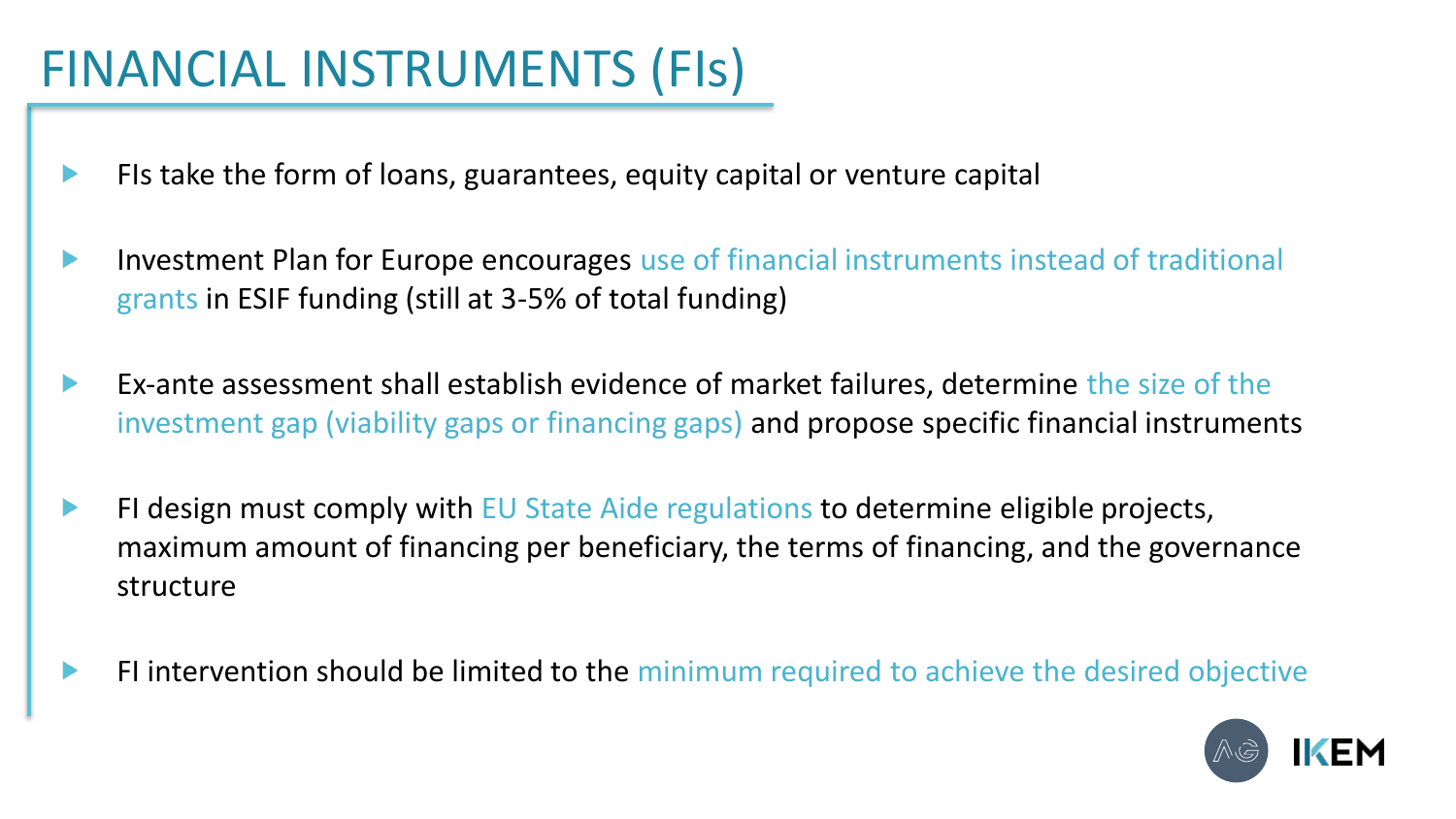## Lessons Learnt from FI design for energy efficiency

- Quality ex-ante assessment: know your market conditions and beneficiaries
- Understand your regulatory constraints: State Aid, procurement
- FI's do not "fly" if there is a similar subsidy instruments or they are considered or have recently been implemented
- Ideally, should go hand in hand with market-oriented energy tariff reform  $\blacktriangleright$
- Standardize and simplify process as much as possible, in particular for public procurement
- Provide comprehensive TA package to promote FI, support project preparation and ▶ implementation: combine TA and FI under one funding framework
- Non-climate benefits are important (inclusive growth, jobs, energy poverty) $\blacktriangleright$

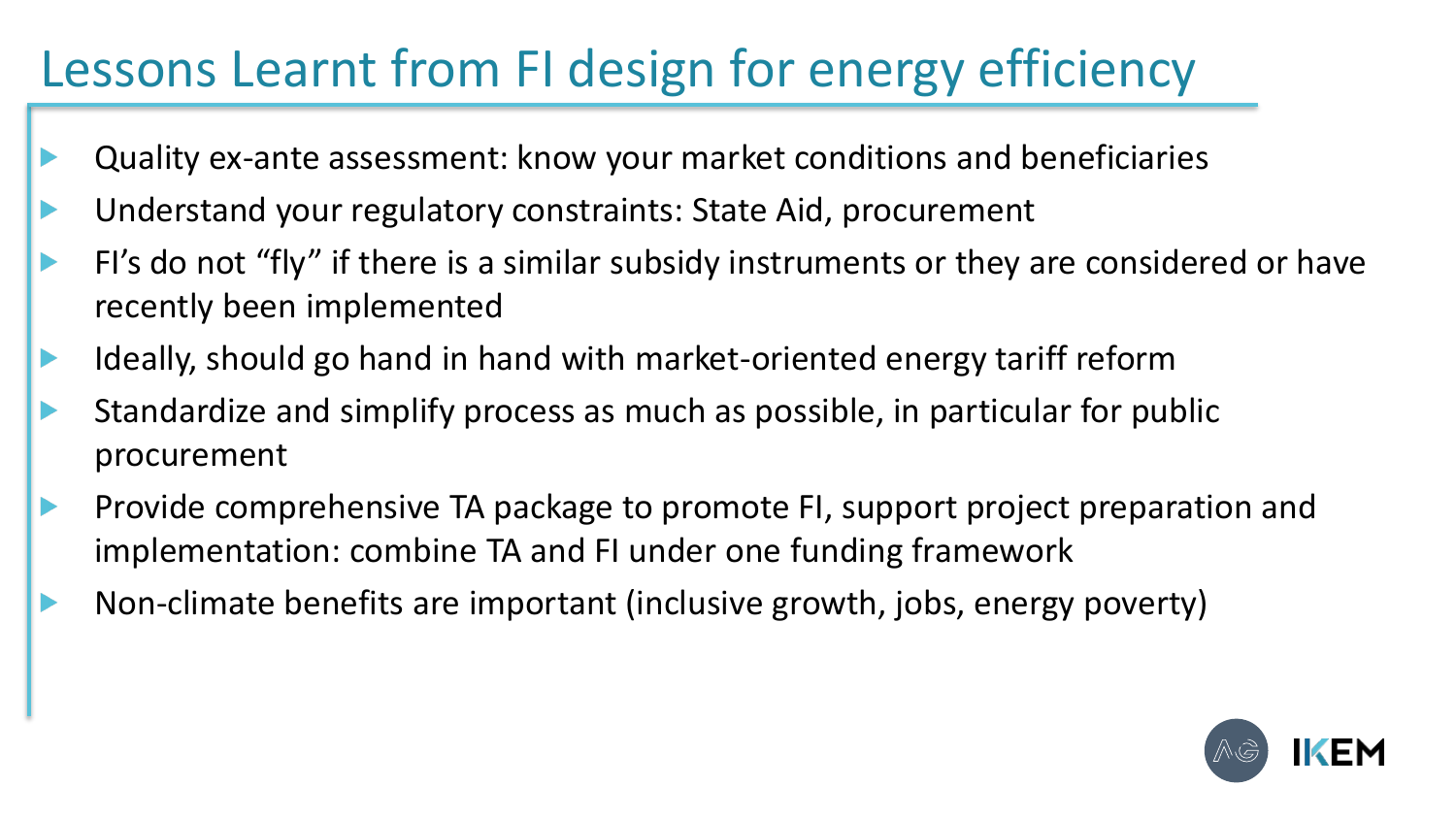### **DISCUSSION**

Which lessons / factors from the EU experience discussed today do you find most relevant and important for future climate programming?

- Where do you face the biggest challenges in design and implementation of climate finance programmes, where EU experience may help?
	- Theory of change  $\blacktriangleright$
	- $\triangleright$  M&E
	- ► Gender mainstreaming